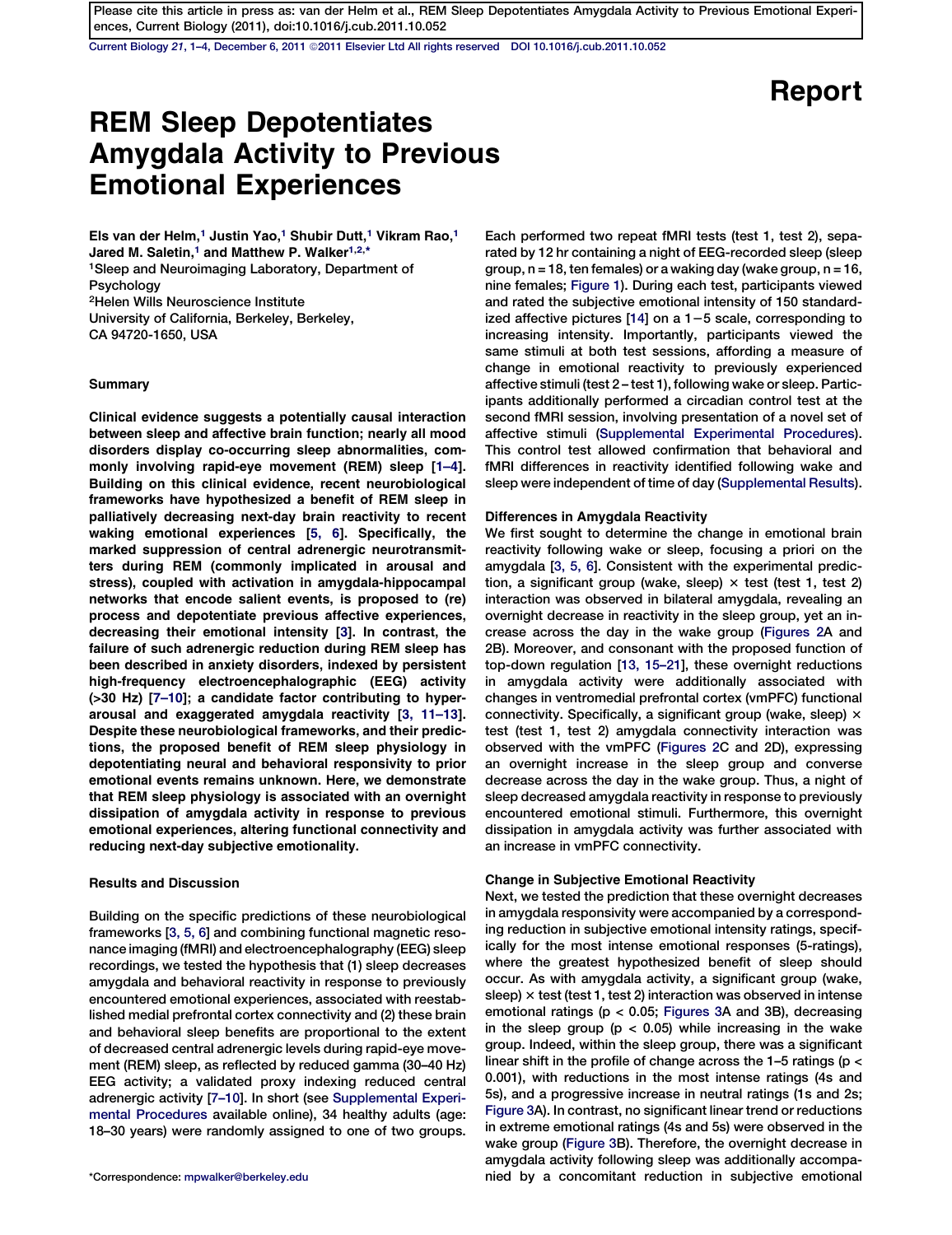<span id="page-1-0"></span>Current Biology Vol 21 No 23 2



Figure 1. Experimental Design

Both groups performed an emotion reactivity test twice inside the functional magnetic resonance imaging (fMRI) scanner; separated by 12 hr, involving the rating and subsequent rerating of the same standard set of 150 affective picture stimuli (three example images provided). The change in emotional reactivity following sleep (sleep group) or wake (wake group) was assessed by comparing data at test 1 (presleep or prewake) with that at test 2 (postsleep or postwake); test 2 – test 1. To examine possible time-of-day differences in emotional reactivity, independent of wake or sleep, we performed an additional circadian control test immediately after test 2 (morning in the sleep group, evening in the wake group) was performed by both groups. The circadian control test consisted of a novel set of 150 emotional images not seen before, matched in terms of arousal and valence to the original set used in test 1 and test 2 (sets used counterbalanced as either the experimental set or circadian control set).

reactivity in response to these previously encountered affective stimuli.

### Associations with REM Sleep Physiology

We finally sought to test the prediction that the overnight decreases in amygdala and behavioral reactivity in the sleep group were predicted by the extent of reduced REM sleep gamma EEG activity; a validated marker of decreased central adrenergic activity [\[7–10\]](#page-2-0). Analysis focused on prefrontal EEG activity, based on this region's dense adrenergic innervation [\[22, 23](#page-3-0)] and established role in emotion regulation [[24, 25\]](#page-3-0). Consistent with this prediction, the extent of overnight decrease in both amygdala and behavioral reactivity was significantly correlated with the extent of reduced prefrontal gamma EEG activity during REM ([Figures 4A](#page-2-0)–4D), such that those with the lowest levels of REM-gamma (indicative of lowest central adrenergic activity [[7–10\]](#page-2-0)) expressed the largest overnight decrease in emotion reactivity. That this effect was unique to prefrontal REM-gamma was demonstrated by three additional analyses [\(Supplemental Results\)](#page-2-0), describing specificity at the level of (1) topography: the strength of the predictive relationship between gamma activity and the change in both amygdala and behavioral reactivity decreased from anterior to posterior EEG derivations, (2) frequency: no other frequency band from these same prefrontal EEG derivations correlated with the change in amygdala activity or behavioral reactivity, and (3) brain state: unlike REM sleep, no significant correlation was found between prefrontal gamma power during non-REM (NREM) sleep and the changes in emotional responsivity.

Taken together, these findings describe an overnight depotentiation of neural (amygdala) and behavioral (subjective) responsivity to previously encountered affective stimuli [[3, 5,](#page-2-0) [6](#page-2-0)]. Moreover, the success of this depotentiation was predicted by REM sleep gamma EEG activity, a surrogate marker indexing central adrenergic activity [\[7–10](#page-2-0)]. Our data can be interpreted within a recently proposed homeostatic model of REM sleep involving the reduction of emotional tone originally associated with prior waking salient experiences, orchestrated by



Figure 2. fMRI Differences in Emotional Reactivity and Connectivity

(A and B) Change in emotion reactivity: group  $\times$  test session interaction in bilateral amygdala (blue), demonstrating a significant decrease in activity from test 1 to test 2 in the sleep group yet increase in the wake group (peak Montreal Neurological Institute [MNI] coordinates [x, y, z]; left: –27, 0, 227; Z score = 3.07; right: 27, 0, –27; Z score = 3.14).

(C and D) Change in functional connectivity: group  $\times$  test session interaction in amygdala-ventromedial prefrontal cortex (vmPFC) connectivity (yellow), demonstrating increased connectivity from test 1 to test 2 in the sleep group yet decreased coupling in the wake group (peak MNI coordinates [x, y, z];  $-6$ , 30,  $-7$ ; Z score = 3.22). Differences in activation and connectivity thresholded at p < 0.05 familywise error corrected for multiple comparisons. \*p < 0.05; error bars represent SEM.

the marked reduction in adrenergic activity during REM sleep [[3, 5\]](#page-2-0). Alternatively, or in addition, such findings may be explained by the recognized benefit of REM on emotional memory consolidation [[3, 26–28\]](#page-2-0), associated with theta EEG activity [\[29, 30\]](#page-3-0), thereby decreasing postsleep stimulus novelty and hence emotion reactivity. That the changes in neural and behavioral reactivity reported in the current study correlated with REM gamma activity and not theta activity suggests that each component (depotentiation, consolidation), although potential constituents of a broader function of REM [\[3\]](#page-2-0), are distinct. Nevertheless, either mechanism independently, or their combination, may account for our findings and represents a future target for experimental investigation.

Guided by recent neurobiological models [\[3, 5\]](#page-2-0), the current study focused on sleep-dependent differences in emotion reactivity within the central nervous system (specifically the brain). However, these models predict similar downstream adaptive reductions in reactivity within the peripheral nervous system. The consequential impact of such altered central nervous system processing on peripheral nervous system reactivity has potentially important implications, especially considering their respective efferent-afferent interactions known to support symbiotic emotional homeostasis [[31](#page-3-0)].

Translationally, our results may afford mechanistic insights into a collection of affective disorders where amplified emotion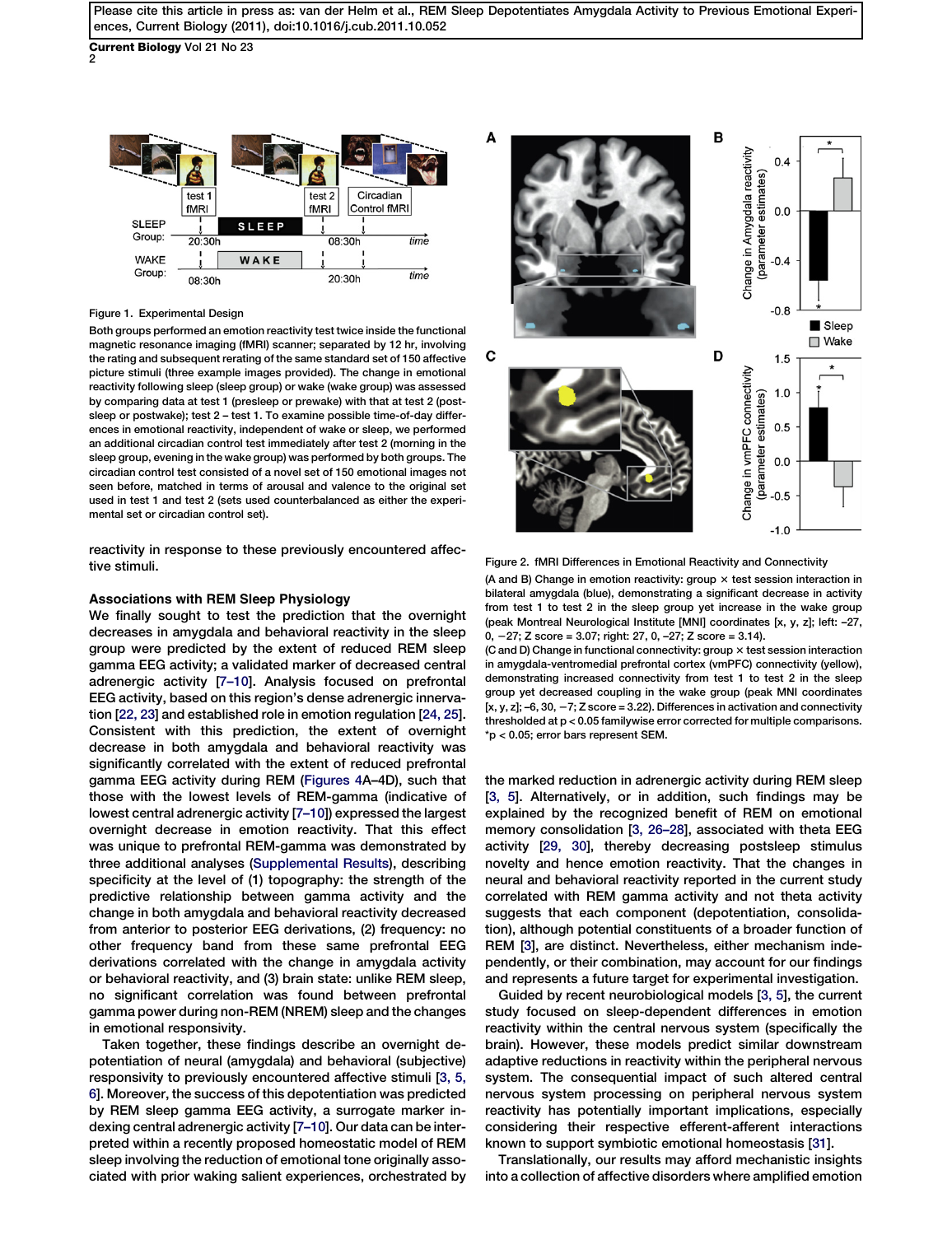# <span id="page-2-0"></span>Sleep Depotentiates Prior Emotional Experiences

3



Figure 3. Change in Behavioral Reactivity between Test 1 and Test 2 after a Period of Sleep or Wake

(A) The sleep group expressed a significant linear shift ( $p < 0.001$ ) and significant decrease in the most intense emotional ratings (4s, 5s) and increase in nonemotional ratings.

(B) The wake group showed no significant linear profile shift or decrease in the most intense emotional ratings. \*p < 0.05; error bars represent SEM.

reactivity and sleep disruption are highly comorbid, particularly the anxiety disorders [1, 2, 4]. Of special relevance in this context is the condition of post-traumatic stress disorder (PTSD), characterized by REM abnormalities [11, 32–35], hyperarousal [[36–40\]](#page-3-0), and exaggerated amygdala reactivity [[41–43\]](#page-3-0). Indeed, the current findings offer a putative neurobiological explanation for the recent pharmacological treatment success involving nighttime suppression of adrenergic activity in PTSD, restoring REM sleep features and improving clinical symptomatology [12, 44, 45].

#### Supplemental Information

Supplemental Information includes three figures, five tables, Supplemental Results, and Supplemental Experimental Procedures and can be found with this article online at [doi:10.1016/j.cub.2011.10.052](http://dx.doi.org/doi:10.1016/j.cub.2011.10.052).

#### Acknowledgments

This work was supported by the National Institutes of Health: National Institute on Aging (RO1AG031164) and National Institute of Mental Health (R01MH093537). We thank Matthew Brett for helpful advice on fMRI analyses and the following research assistants involved in the study: Jonathan Varbel, Tulsi Patel, Autoosa Salari, Brian Weismeyer, Sabir Pirzada, Ramy Salah, Janelle Albukhari, Roy Maloon, and Christopher Evans.

Received: September 28, 2011 Revised: October 21, 2011 Accepted: October 31, 2011 Published online: November 23, 2011

### **References**

- 1. Benca, R.M., Obermeyer, W.H., Thisted, R.A., and Gillin, J.C. (1992). Sleep and psychiatric disorders. A meta-analysis. Arch. Gen. Psychiatry 49, 651–668.
- 2. Benca, R.M., Okawa, M., Uchiyama, M., Ozaki, S., Nakajima, T., Shibui, K., and Obermeyer, W.H. (1997). Sleep and mood disorders. Sleep Med. Rev. 1, 45–56.
- 3. Walker, M.P., and van der Helm, E. (2009). Overnight therapy? The role of sleep in emotional brain processing. Psychol. Bull. 135, 731–748.
- 4. Harvey, A.G. (2008). Sleep and circadian rhythms in bipolar disorder: seeking synchrony, harmony, and regulation. Am. J. Psychiatry 165, 820–829.



Figure 4. Association between Gamma Power and Emotional Reactivity

(A) Relationship between prefrontal electroencephalographic (EEG) gamma power (average of Fp1-Fp2 EEG derivations) during rapid-eye movement (REM) sleep and the extent of overnight decrease in amygdala (blue) activity from test 1 to test 2 (peak MNI coordinates [x, y, z]; -22,  $-7$ ,  $-17$ ; Z score = 3.55).

(B) Corresponding scatterplot of the amygdala-gamma power relationship shown in (A), with  $R^2$  noted only for descriptive purposes [[46, 47\]](#page-3-0), with lower levels of gamma activity predicting the degree of overnight decrease in emotional activity.

(C) Topographical Spearman's correlation  $(\rho)$  plot between gamma power during REM sleep and the change in emotional reactivity (5-ratings) demonstrating a significant prefrontal relationship (average of Fp1-Fp2, white circles).

(D) Corresponding scatterplot and Spearman's  $\rho$  value: the extent of reduced gamma EEG activity over prefrontal cortex was proportional to the overnight decrease in emotional reactivity. \*p < 0.05.

- 5. Walker, M.P. (2009). The role of sleep in cognition and emotion. Ann. N Y Acad. Sci. 1156, 168–197.
- 6. Levin, R., and Nielsen, T.A. (2007). Disturbed dreaming, posttraumatic stress disorder, and affect distress: a review and neurocognitive model. Psychol. Bull. 133, 482–528.
- 7. Maloney, K.J., Cape, E.G., Gotman, J., and Jones, B.E. (1997). High-frequency gamma electroencephalogram activity in association with sleep-wake states and spontaneous behaviors in the rat. Neuroscience 76, 541–555.
- 8. Cape, E.G., and Jones, B.E. (1998). Differential modulation of highfrequency gamma-electroencephalogram activity and sleep-wake state by noradrenaline and serotonin microinjections into the region of cholinergic basalis neurons. J. Neurosci. 18, 2653–2666.
- 9. Berridge, C.W., and Foote, S.L. (1991). Effects of locus coeruleus activation on electroencephalographic activity in neocortex and hippocampus. J. Neurosci. 11, 3135–3145.
- 10. Keane, P.E., Candy, J.M., and Bradley, P.B. (1976). The role of endogenous catecholamines in the regulation of electrocortical activity in the encephale isole cat. Electroencephalogr. Clin. Neurophysiol. 41, 561–570.
- 11. Spoormaker, V.I., and Montgomery, P. (2008). Disturbed sleep in posttraumatic stress disorder: secondary symptom or core feature? Sleep Med. Rev. 12, 169–184.
- 12. Raskind, M.A., Peskind, E.R., Hoff, D.J., Hart, K.L., Holmes, H.A., Warren, D., Shofer, J., O'Connell, J., Taylor, F., Gross, C., et al. (2007). A parallel group placebo controlled study of prazosin for trauma nightmares and sleep disturbance in combat veterans with post-traumatic stress disorder. Biol. Psychiatry 61, 928–934.